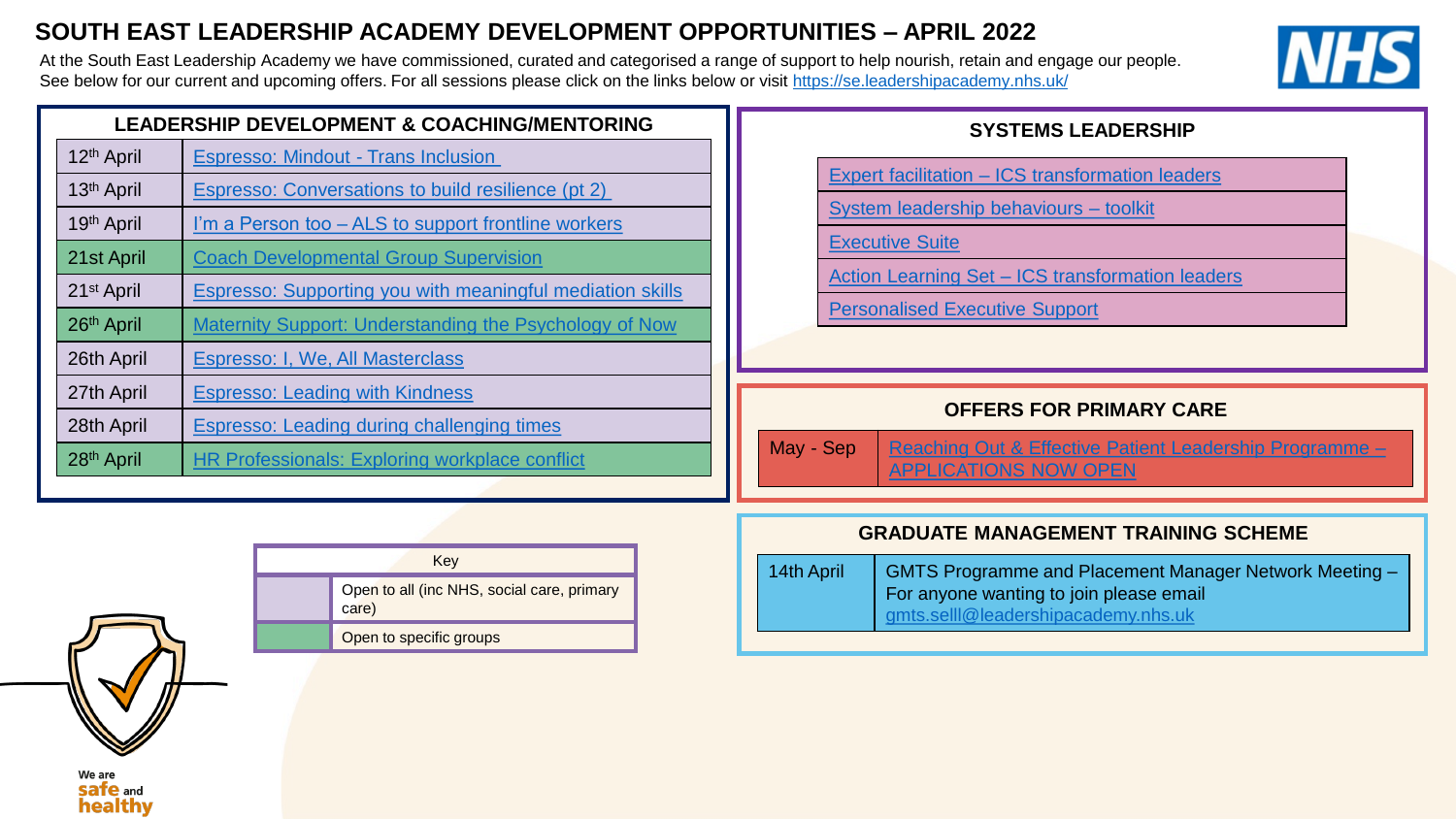## **SOUTH EAST LEADERSHIP ACADEMY DEVELOPMENT OPPORTUNITIES – MAY 2022**

At the South East Leadership Academy we have commissioned, curated and categorised a range of support to help nourish, retain and engage our people. See below for our current and upcoming offers. For all sessions please click on the links below or visit <https://se.leadershipacademy.nhs.uk/>



| <b>LEADERSHIP DEVELOPMENT &amp; COACHING/MENTORING</b> |                                                               |  |
|--------------------------------------------------------|---------------------------------------------------------------|--|
| 3rd May                                                | <b>Espresso: Disability inclusion masterclass</b>             |  |
| 4 <sup>th</sup> May                                    | Espresso: Sustaining a good team culture                      |  |
| 10 <sup>th</sup> May                                   | <b>Espresso: Disability inclusion masterclass</b>             |  |
| 12 <sup>th</sup> May                                   | <b>Espresso: Wellbeing</b>                                    |  |
| 17 <sup>th</sup> May                                   | <b>Espresso: Leading during challenging times</b>             |  |
| 17th May                                               | <b>Maternity Support: Understanding the Psychology of Now</b> |  |
| 17 <sup>th</sup> May                                   | <b>Effective Mentor Training</b>                              |  |
| 19th May                                               | <b>Espresso: Disability inclusion masterclass</b>             |  |
| 24th May                                               | Espresso: Supporting you with meaningful mediation skills     |  |

## **GRADUATE MANAGEMENT TRAINING SCHEME**

13th May | [GMTS Trainee & Alumni Networking Event](https://se.leadershipacademy.nhs.uk/event/gmts-trainee-and-alumni-network-event-3/)



## **SYSTEMS LEADERSHIP**

- Expert facilitation [ICS transformation leaders](mailto:ali.jennings@leadershipacademy.nhs.uk)
- [System leadership behaviours –](https://www.nwacademy.nhs.uk/discover/offers/system-leadership-behaviour-cards) toolkit
- [Executive Suite](https://people.nhs.uk/senior-and-board-level-support-package/)
- Action Learning Set [ICS transformation leaders](mailto:beth.hill@leadershipacademy.nhs.uk)
- [Personalised Executive Support](https://people.nhs.uk/senior-and-board-level-support-package/)

## **OFFERS FOR PRIMARY CARE**

| 11th May | <b>Reaching Out Programme: Session 1</b>                                              |  |
|----------|---------------------------------------------------------------------------------------|--|
| 11th May | <b>Effective Patient Leadership Programme: Session 1</b>                              |  |
| 17th May | <b>Effective Mentoring Training: Developing potential within</b><br>others            |  |
| 18th May | <b>Reaching Out Programme: Session 2</b>                                              |  |
| 18th May | <b>Effective Patient Leadership Programme: Session 2</b>                              |  |
| 25th May | <b>Reaching Out &amp; Effective Patient Leadership Programme:</b><br><b>Session 3</b> |  |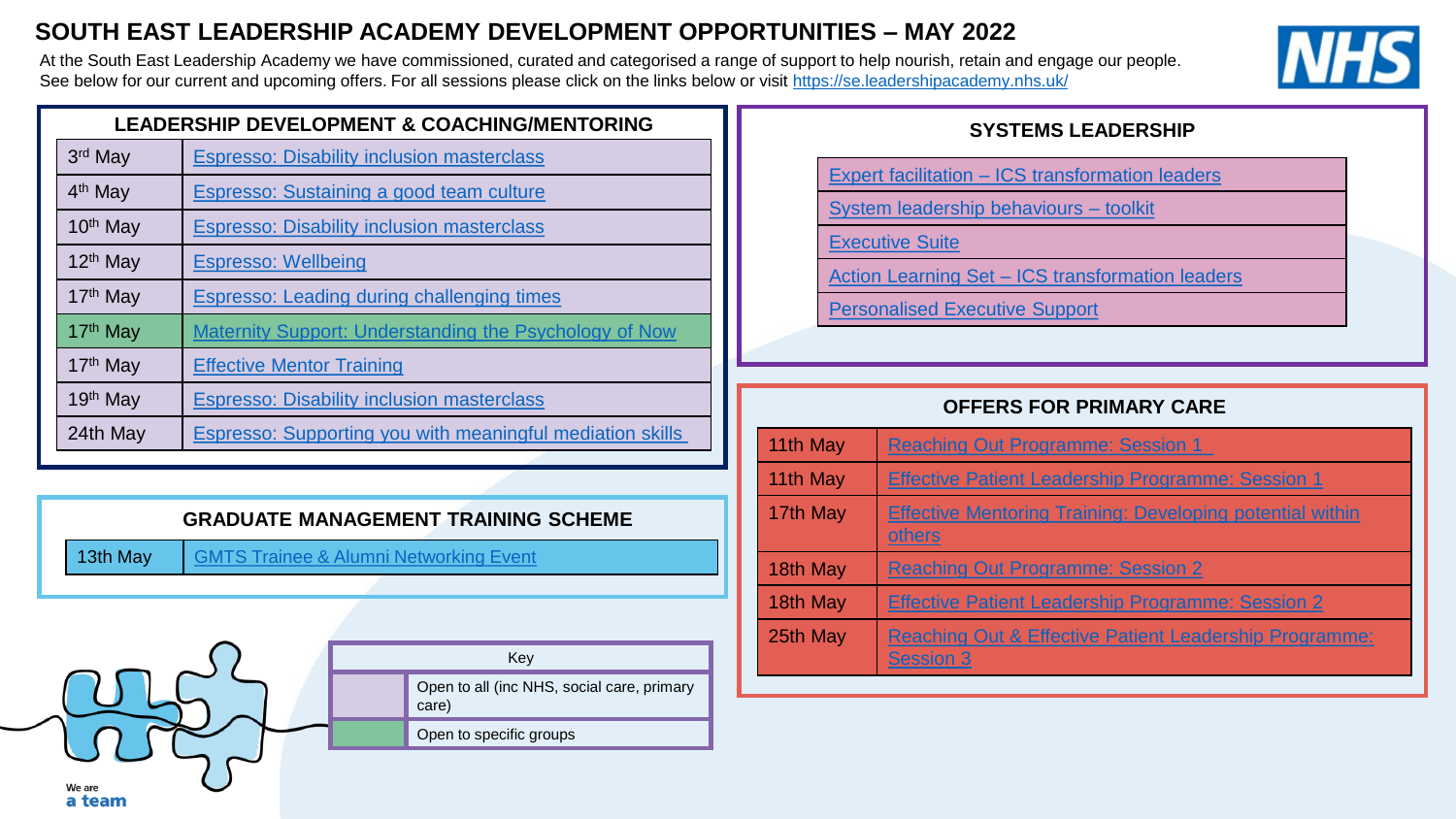## **SOUTH EAST LEADERSHIP ACADEMY DEVELOPMENT OPPORTUNITIES – JUNE 2022**

At the South East Leadership Academy we have commissioned, curated and categorised a range of support to help nourish, retain and engage our people. See below for our current and upcoming offers. For all sessions please click on the links below or visit <https://se.leadershipacademy.nhs.uk/>



| <b>LEADERSHIP DEVELOPMENT &amp; COACHING/MENTORING</b> |                                                                                          |
|--------------------------------------------------------|------------------------------------------------------------------------------------------|
| 7 <sup>th</sup> June                                   | Leadership Espresso - Maximising your Impact, Building<br><b>Confidence and Gravitas</b> |
| 22 <sup>nd</sup> June                                  | <b>SELA Faculty Check in</b>                                                             |
| 23rd June                                              | Leadership Espresso – Giving and Receiving Effective<br>Feedback                         |

| Kev |                                                     |  |
|-----|-----------------------------------------------------|--|
|     | Open to all (inc NHS, social care, primary<br>care) |  |
|     | Open to specific groups                             |  |

### **SYSTEMS LEADERSHIP**

Expert facilitation – [ICS transformation leaders](mailto:ali.jennings@leadershipacademy.nhs.uk)

[System leadership behaviours –](https://www.nwacademy.nhs.uk/discover/offers/system-leadership-behaviour-cards) toolkit

[Executive Suite](https://people.nhs.uk/senior-and-board-level-support-package/) 

Action Learning Set – [ICS transformation leaders](mailto:beth.hill@leadershipacademy.nhs.uk)

[Personalised Executive Support](https://people.nhs.uk/senior-and-board-level-support-package/)

## **OFFERS FOR PRIMARY CARE**

| 8th June  | <b>Reaching Out &amp; Effective Patient Leadership</b><br><b>Programme: Session 4</b> |  |
|-----------|---------------------------------------------------------------------------------------|--|
| 15th June | <b>Reaching Out &amp; Effective Patient Leadership</b><br><b>Programme: Session 5</b> |  |

#### **GRADUATE MANAGEMENT TRAINING SCHEME**

Coming soon